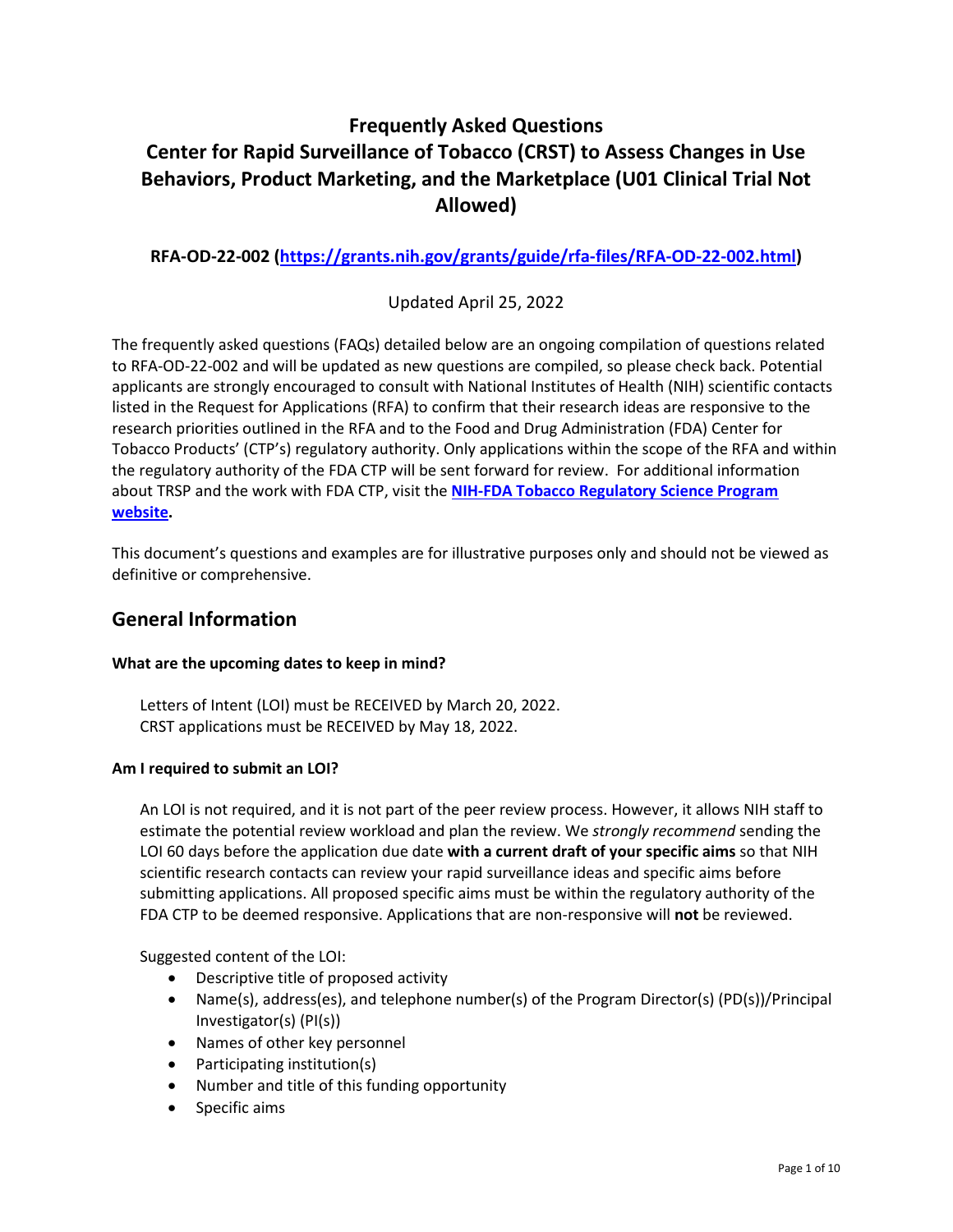#### **Where do I send the LOI?**

The letter may be sent by email to: **TRSP@nih.gov** Tobacco Regulatory Science Program Office of Disease Prevention Tel: 301-451-7464 Fax: 301-480-5588

## **If an applicant sends specific aims with an LOI and obtains feedback that even part of the Aims is off target or non-responsive, can they resubmit a revised LOI?**

Yes, it is recommended that applicants communicate with the appropriate scientific contact listed in [Section VII. Agency Contacts](https://grants.nih.gov/grants/guide/rfa-files/RFA-OD-22-002.html#_Section_VII._Agency) as early as possible. Also, it is important to note that an LOI is not required, not binding, and not part of the review of an application.

## **How will NIH ensure that the members of the review panel who will be reviewing CRST applications have the appropriate expertise?**

The CRST applications will be reviewed by an NIH Center for Scientific Review (CSR) Special Emphasis Panel and reviewers will be recruited per the type of expertise needed. If you feel that specific expertise is needed, you may include the type of expertise you recommend in a cover letter when submitting your application. You should not include names of any individuals as the CSR would deem those individuals in conflict.

## **Responsiveness**

### **How do I know if my application is responsive to RFA-OD-22-002?**

This is a critical question, as each of the specific aims in the application **must** meet the following criteria to be considered responsive. The project *must*:

- 1) Fall within the scope of the FDA CTP's regulatory authorities, **and**
- 2) Address the Research Objectives that are listed in the RFA.

As such, applicants are *strongly encouraged* to contact the scientific research contact listed in the RFA for feedback about responsiveness before submitting an application. Sharing your rapid surveillance ideas and specific aims when submitting an LOI before applying will allow NIH staff to provide responsiveness feedback.

If your application is deemed responsive, it will undergo scientific peer review by experts convened specifically for that purpose (by the NIH CSR). If your application is deemed non-responsive, it will be withdrawn before evaluation of its scientific merit (i.e., peer review). Program officials will let you know if the application must be withdrawn before peer review.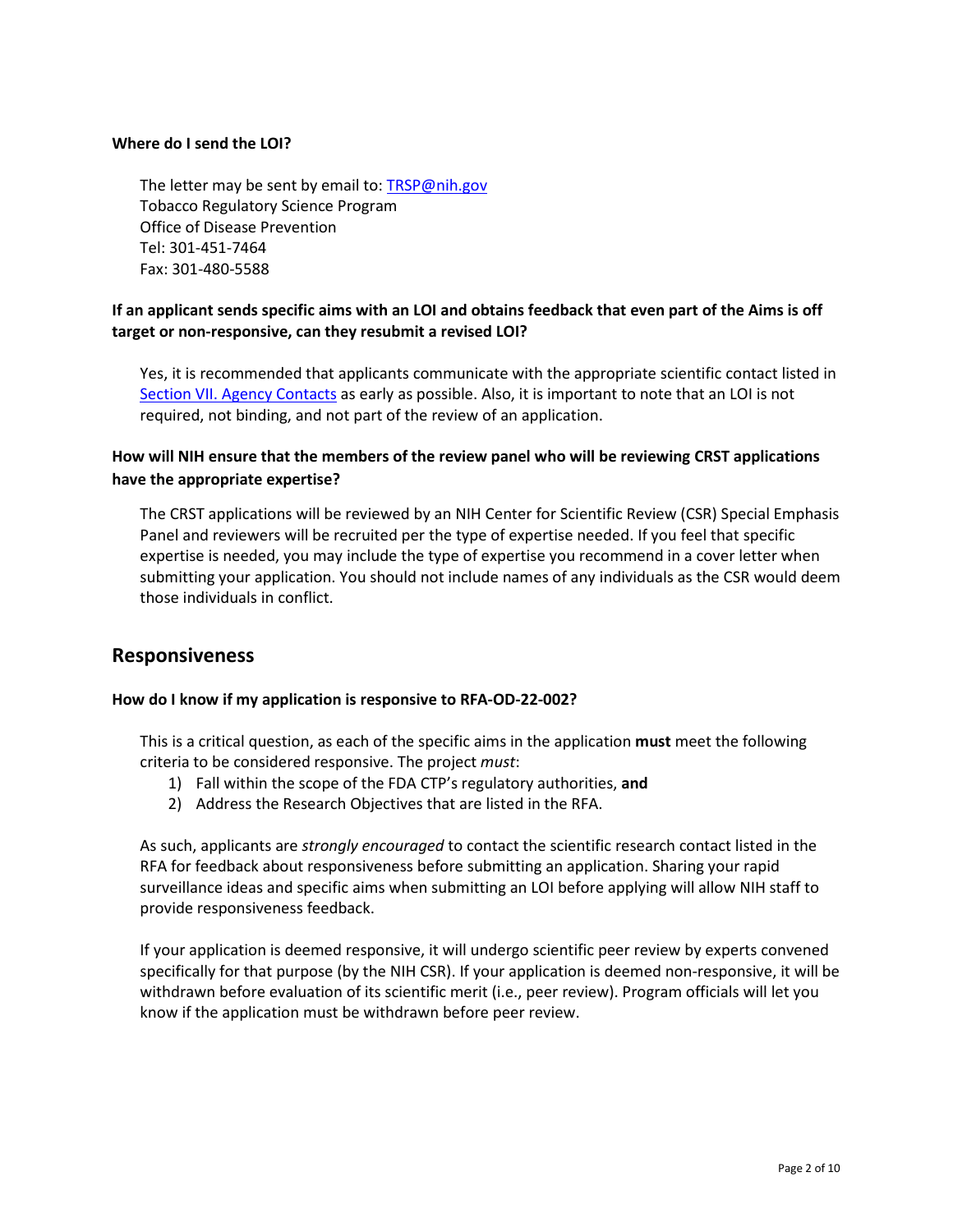### **For a CRST application to be considered responsive, it must fall within the scope of FDA CTP's regulatory authorities. What are these regulatory authorities?**

**[The Family Smoking Prevention and Tobacco Control Act](https://www.fda.gov/TobaccoProducts/Labeling/RulesRegulationsGuidance/ucm246129.htm)** amended the Food, Drug, and Cosmetic Act to provide FDA authority over the manufacture, marketing, and distribution of tobacco products to protect public health and to reduce tobacco use by youth. This gives FDA CTP the responsibility and regulatory authority for:

- Premarket review of new and modified risk tobacco products
- Post-market surveillance
- Product standards
- Reporting of ingredients
- Reporting of harmful and potentially harmful constituents
- Adverse event reporting
- Health warnings
- Advertising and promotion restrictions
- User fees.

For more information about these authorities, see [Family Smoking Prevention and Tobacco Control](https://www.fda.gov/TobaccoProducts/Labeling/RulesRegulationsGuidance/ucm246129.htm) [Act - An Overview](https://www.fda.gov/TobaccoProducts/Labeling/RulesRegulationsGuidance/ucm246129.htm).

#### **What are some examples of activities that are** *not* **within the FDA CTP's regulatory authority?**

In general, FDA CTP's regulatory authorities do **not** extend to:

- Setting tax rates for tobacco products
- Regulating therapeutic products, such as those marketed to treat tobacco dependence (regulated by other parts of FDA)
- Setting clean indoor air policies
- Regulating tobacco growing
- Requiring the reduction of nicotine yields to zero
- Providing cessation services
- Banning all cigarettes, smokeless tobacco products, little cigars, other cigars, pipe tobacco, or roll-your-own tobacco products
- Changing the minimum age to purchase tobacco products
- Public opinion polls about current, potential, or proposed tobacco regulations

Note these are FDA CTP's broad authorities, and the CRST RFA seeks rapid surveillance for some, but not all areas within FDA CTP's regulatory authorities. Please examine the RFA closely for the relevant areas to be addressed in your application. However, for more examples of the general types of research considered responsive versus non-responsive under FDA CTP's regulatory authorities, see the FAQs [document addressing general responsiveness questions](https://prevention.nih.gov/sites/default/files/2021-05/GeneralResponsiveness-FAQs_508.pdf).

### **For a CRST application to be considered responsive, it must address the Topic Areas, including bulleted content, listed in the RFA. What are these requirements?**

Applicants **must** address the following Topic Areas listed in the RFA:

**Rapid surveillance of changes in tobacco product use behaviors**: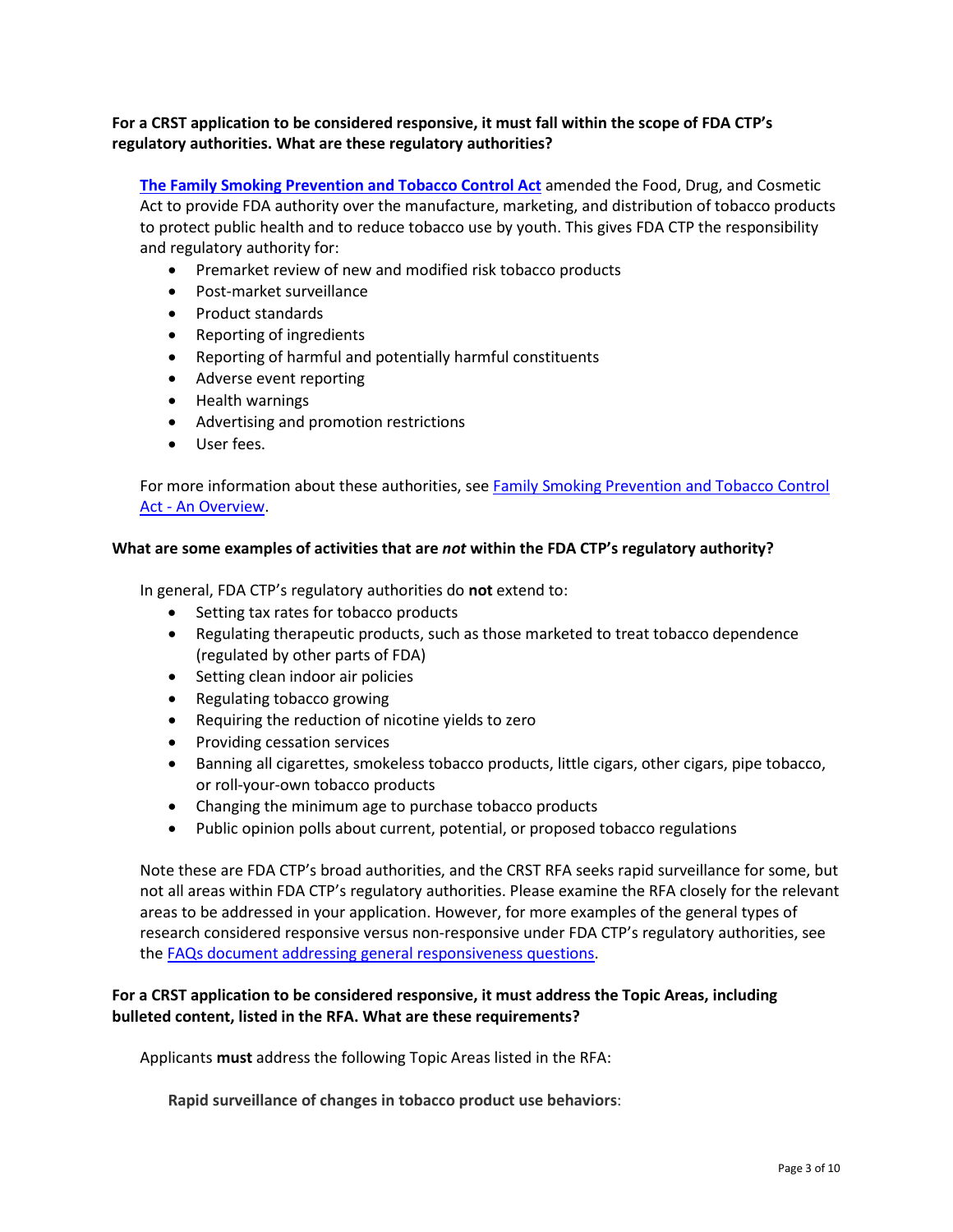- $\circ$  Changes in tobacco use behaviors (e.g., type of tobacco product, quantity, frequency) among youth, young adults, and other populations with tobacco-related disparities such as racial/ethnic minorities, those with lower socioeconomic status, people with mental health comorbidities, and sexual or gender minorities, underserved rural populations, those pregnant or trying to become pregnant, and those in the military or veterans , and factors that contribute to their use behaviors, e.g., access, labeled product characteristics (e.g., brand, packaging, nicotine concentration, flavors, components, design features), price promotions, advertising, social media marketing, social media discussions.
- $\circ$  Changes in how youth, young adults, and populations with tobacco-related disparities access or obtain tobacco products.
- o Emerging use behaviors such as:
	- Users adjusting the components, ingredients, or features of their products (including devices and/or contents) and the result of those modifications.
	- $\circ$  Users producing their own flavored tobacco products (including mixing their own flavors into ENDS liquids or refilling e-liquid cartridges with their own mixtures).

### **Rapid surveillance of tobacco product marketing**:

- $\circ$  Describe recent changes in the mechanisms or platforms of current tobacco product marketing in traditional and non-traditional communication channels, including owned or earned media, social media influencers, brand ambassadors, outreach events, or other digital marketing of tobacco products.
- $\circ$  Describe recent changes in industry tobacco product marketing strategies, including retailer (online or brick and mortar), promotional practices, such as point-of-sale marketing, price promotions, coupons, and/or affiliate marketing. Is there evidence that these marketing strategies have disparate effects on populations with tobacco-related disparities?

#### **Rapid surveillance of tobacco product marketplace**:

- $\circ$  Describe recent changes in the tobacco retail environment for existing and/or emerging tobacco products including traditional stores such as grocery, convenient, and "big-box" stores, and gas stations; as well as tobacco specialty shops such as vape shops, "head" shops, cigar bars and hookah bars.
- $\circ$  Describe recent changes and/or trends in tobacco product sales in tobacco specialty shops (e.g., vape shops, cigar bars, hookah bars), as well as online retailers, for deemed tobacco products (e.g., ENDS, cigars, hookah/waterpipe) and products that have recently obtained a marketing authorization.

#### **The following types of studies are considered non-responsive to this RFA:**

- o Human laboratory studies, e.g., topography, fMRI
- $\circ$  Laboratory analysis of tobacco products, e.g., smoking machine, device analysis
- o Biospecimen collection or analysis
- o Environmental scan of policies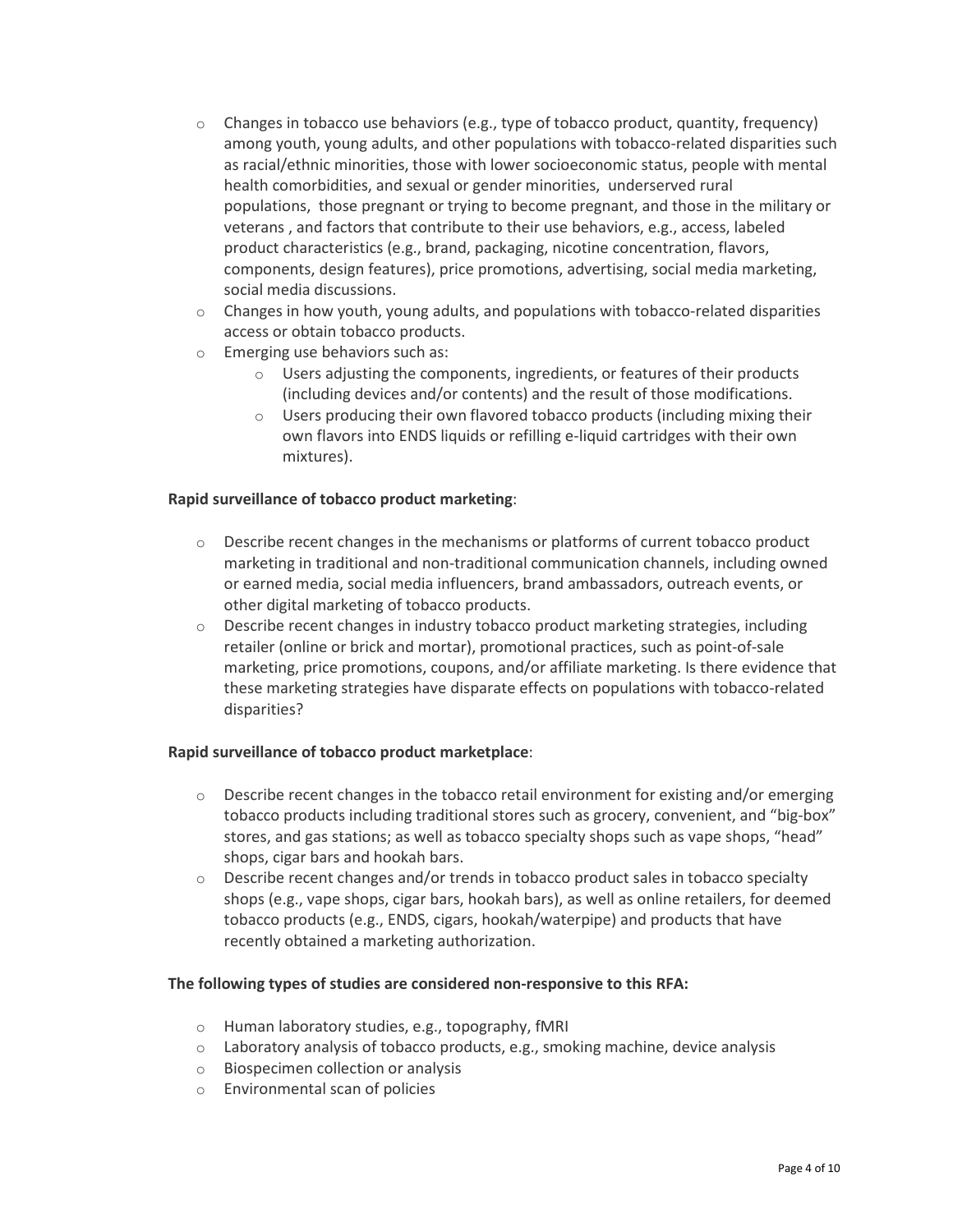#### **Are there activities that are outside the scope of this RFA?**

Yes, the RFA specifies that the following types of studies are considered non-responsive to the CRST RFA:

- Human laboratory studies, e.g., topography, functional magnetic resonance imaging (fMRI)
- Laboratory analysis of tobacco products, e.g., smoking machine, device analysis
- Biospecimen collection or analysis
- Environmental scan of policies

### **Are studies addressing specific populations that experience tobacco-related disparities responsive?**

Yes, studies of populations with tobacco-related disparities are responsive to FDA CTP regulatory authorities. However, the population needs to be appropriate to the research question. Note that this RFA specifies that the CRST must address rapid surveillance of changes in tobacco product use behaviors among populations with tobacco-related disparities, such as youth, young adults, racial/ethnic minorities, those with lower socioeconomic status, people with mental health comorbidities, and sexual or gender minorities, underserved rural populations, those pregnant or trying to become pregnant, and those in the military or veterans.

## **Can the CRST assess questions of interest not directly referenced in the RFA? For example, would monitoring appeal of tobacco ads be considered in scope/responsive?**

If added questions are within the scope of FDA CTP's regulatory authority and are closely related to and enhance the work of the CRST, then it is likely it would be an appropriate activity. In the above scenario, the application must explain how the CRST will conduct rapid surveillance of tobacco product marketing, including recent changes in industry tobacco product marketing strategies, to be responsive to the RFA, and could then justify the inclusion of measures of appeal related to these strategies.

## **Application Requirements**

## **Given the requirement to address three rapid surveillance Topic Areas, how should the application be organized within the U01 application format guidelines?**

We recommend that applications specify the activities to address these areas in separate specific aims and include a graphic representation of the organizational structure and associated activities within the application. Note that the page limit requirements for writing a U01 are similar to those of an R01. For more information see [NIH Application Guides.](https://grants.nih.gov/grants/how-to-apply-application-guide.html)

#### **What does the specification "clinical trial not allowed" mean for my application?**

The RFA limits the rapid surveillance conducted within the CRST to activities that do not fall within the NIH definition of a clinical trial. The activities of the CRST should focus on observations of behavior, marketing, and the marketplace in real time. Note that the NIH [defines](https://grants.nih.gov/policy/clinical-trials/definition.htm) a clinical trial as "a research study in which one or more human subjects are prospectively assigned to one or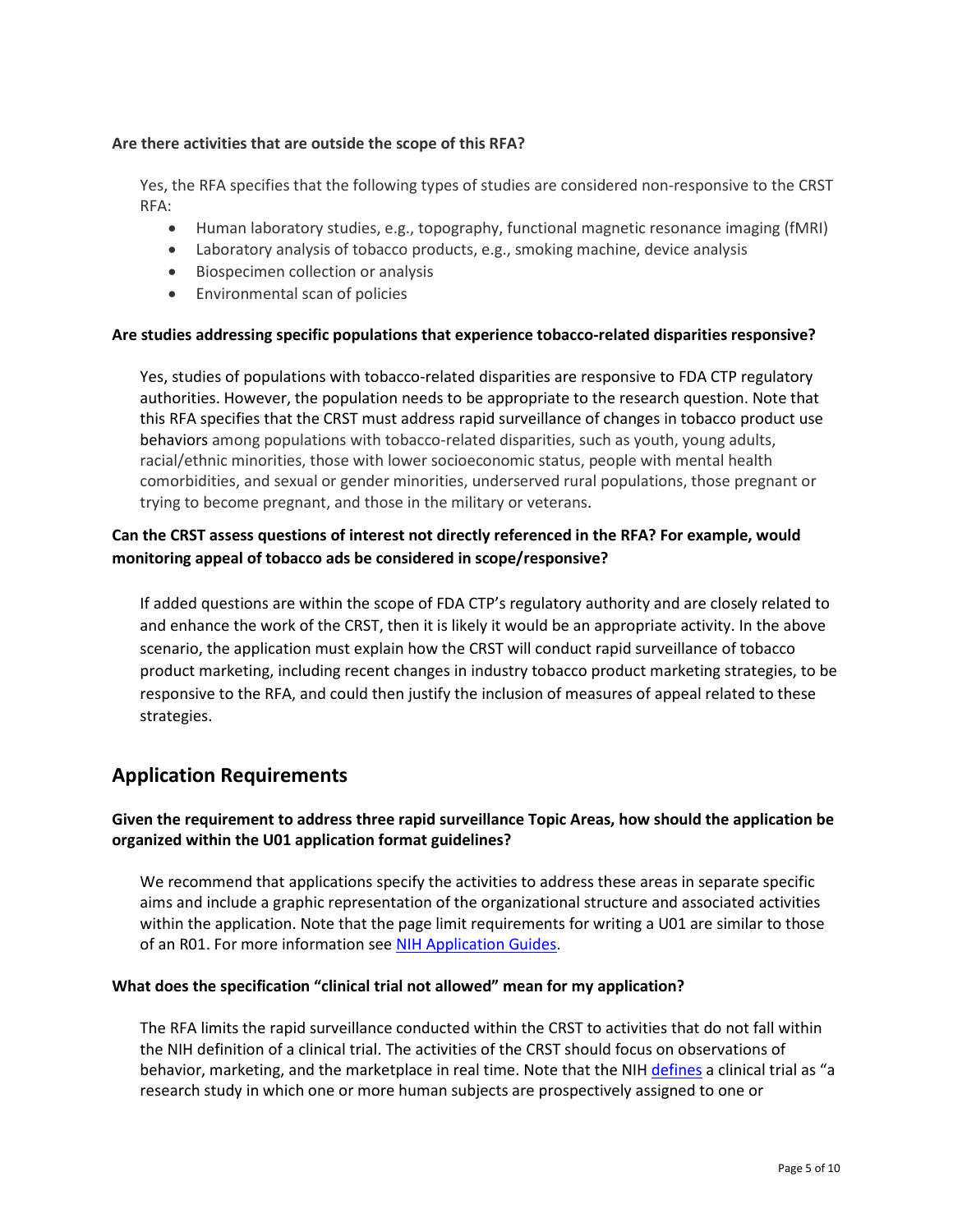more interventions (which may include placebo or other control) to evaluate the effects of those interventions on health-related biomedical or behavioral outcomes." As this definition can apply to studies that investigators may not have previously considered to be a "clinical trial," we highly recommend investigators review the resources available at [https://grants.nih.gov/policy/clinical](https://grants.nih.gov/policy/clinical-trials/definition.htm)[trials/definition.htm.](https://grants.nih.gov/policy/clinical-trials/definition.htm) Located at this site are [Case Studies,](https://grants.nih.gov/policy/clinical-trials/case-studies.htm) [FAQs,](https://grants.nih.gov/grants/policy/faq_clinical_trial_definition.htm) and a [Decision Tree](https://grants.nih.gov/policy/clinical-trials/CT-decision-tree.pdf) that will help determine if your investigation is considered a clinical trial or not. Additionally, investigators are encouraged to discuss proposals and research ideas with the appropriate scientific research contacts listed in Section VII of the funding opportunity announcement (FOA) to which you plan on applying.

#### **I am engaging in research that I think would be useful as a sentinel site, how can I get involved?**

You may partner with an investigator who plans to submit an application for CRST to be a sentinel site or you may contact the CRST PI to offer your data as a sentinel site once the CRST award is made.

#### **Are foreign institutions eligible to apply?**

No, foreign institutions *are not eligible* to apply, including Non-domestic (non-U.S.) Entities (Foreign Institutions) and Non-domestic (non-U.S.) Components of U.S Organizations. However, Foreign Components, as defined by the [NIH Grants Policy Statement](http://grants.nih.gov/grants/policy/nihgps_2011/) (see Chapter 16) are allowed. Note that justification for foreign collaboration and applicability of the research to U.S. regulations would need to be included.

## **May applicants include NIH intramural researchers as part of the transdisciplinary/multidisciplinary team?**

Yes. In general, NIH intramural researchers may collaborate or consult with extramural researchers who apply for a U01 award. However, NIH intramural investigators may not receive salary support through the grant award. See [Chapter 17 of the NIH Grants Policy Statement](http://grants.nih.gov/grants/policy/nihgps_2011/nihgps_ch17.htm#fed_institutions_grants) for more information.

## **Suppose the applicant proposes to collaborate with one or more organizations in carrying out the proposed research. Is there a limit to the percentage of work that can be subcontracted from the applicant organization?**

No, applicants are not subject to a maximum allowable percentage of work that can be subcontracted from the applicant organization. NIH policy requires that the grantee is the one responsible and accountable for the performance of the grant. The grantee must perform a substantive role in the planned research and cannot simply be a conduit of funds to another party. This includes providing appropriate oversight of all scientific, programmatic, financial, and administrative matters related to the grant. However, depending on the nature of the science, it is possible that it would be appropriate for the consortia budget (i.e., subcontracts) to account for a larger portion of the requested budget. In short, there is no cap on subcontracts.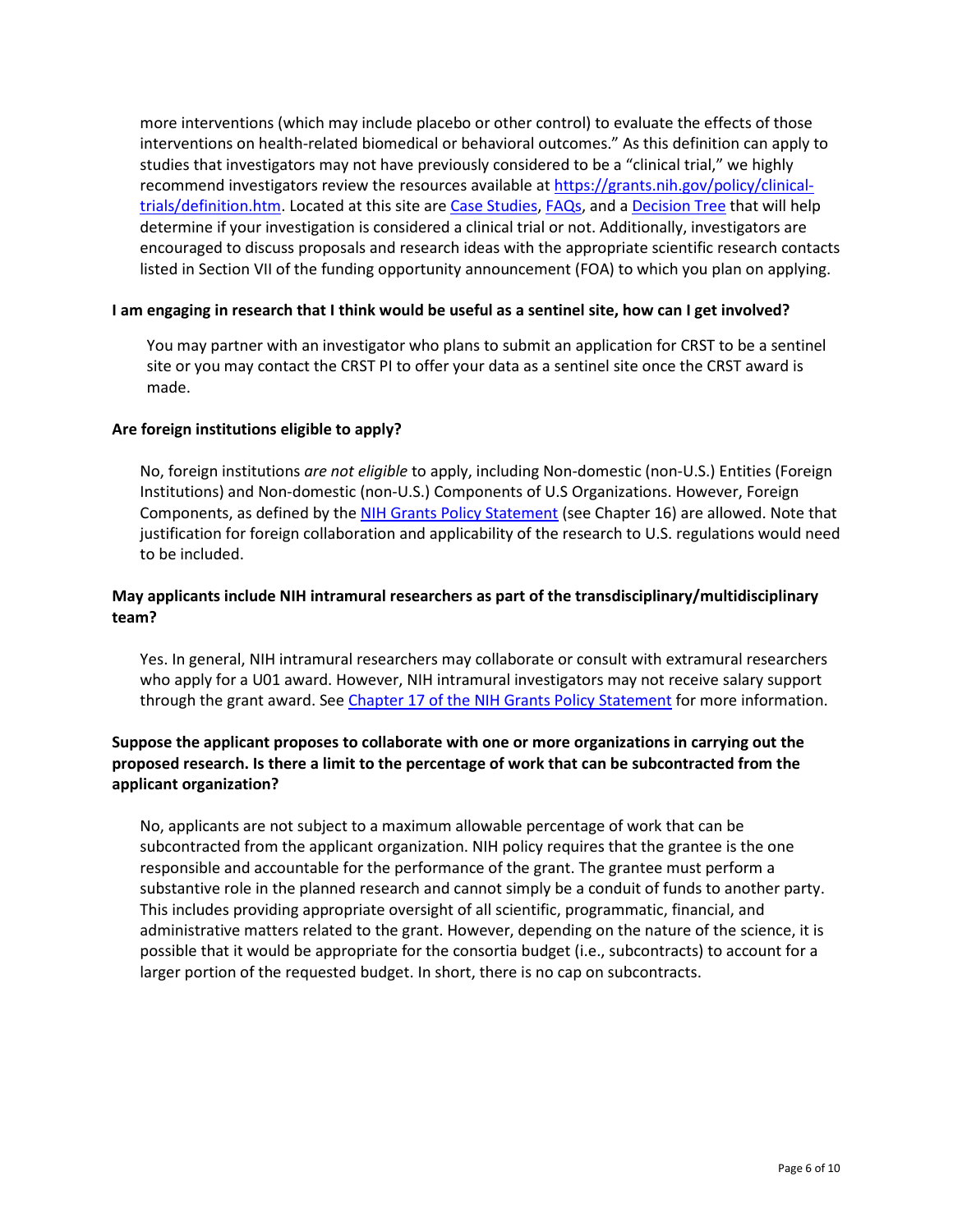**Can a single scientist serve as an investigator on the CRST application** *and* **a [Tobacco Center of](https://grants.nih.gov/grants/guide/notice-files/NOT-OD-22-017.html) [Regulatory Science \(TCORS\)](https://grants.nih.gov/grants/guide/notice-files/NOT-OD-22-017.html) and/or [Center for Coordination of Analytics, Science, Enhancement, and](https://grants.nih.gov/grants/guide/notice-files/NOT-OD-22-011.html) [Logistics \(CASEL\)](https://grants.nih.gov/grants/guide/notice-files/NOT-OD-22-011.html) application?** 

While an investigator may participate in more than one center application, note the following restrictions for participating on these grants once they are funded: A CRST PD/PI cannot serve as PD/PI of a TCORS grant, although a CRST PD/PI or other key personnel can serve as key personnel on a TCORS grant. Also, the CRST grant can include key personnel from a TCORS. However, no CRST personnel (PD/PI or other key personnel) can serve as a member of a CASEL awardee team. In addition, applicants are encouraged to carefully consider the effort they will carry in these large grants as level of effort will be considered.

## **The RFA outlines a sentinel network to include FDA CTP as well as other sites such as FDA CTP-funded research projects, on-going surveys, and/or other surveillance programs proposed by the applicant. Does that mean data from these sources or sites are available to CRST to analyze, for instance the PATH Study data or data from grantees?**

This would depend on the specific data source and the agreements CRST will establish with sites participating in the sentinel network. Note that data sources could include grants or contracts funded through the FDA CTP, NIH, and/or other funding agencies, and as such may have different requirements or approval processes for data sharing. For example, some sentinel sites will collect data for the CRST, whereas other sites may allow the CRST access only to restricted or public-use data files, and still others may perform CRST-requested analyses without access to the data. As such, the applicant should address these issues for each site and data source.

## **Given that FDA CTP has access to several data sources and will serve as a sentinel site, how do I address data sources in my application?**

As covered in the CRST pre-application webinar on January 13, 2022, FDA CTP has access to the following surveillance data sources: sales data, advertising data, poison control data, adverse event data, social media monitoring, consumer use behaviors and perceptions, and news and regulation tracking. Applicants should not rely solely on the FDA CTP data sources and should include data sources and associated costs it expects to be part of its surveillance program. Once the award is made, the NIH and FDA CTP staff will meet with the awardee to discuss coordination of data sources.

### **Will TCORS sites automatically be included as sentinel sites?**

No, the TCORS will not automatically become sentinel sites as they are expected to have a broader range of research topics and methodologies, which may or may not include surveillance topics appropriate for collaboration with the CRST. As the next round of TCORS will be funded after the submission date for the CRST applications, the CRST applicant(s) will not be able to pre-identify TCORS partners. Therefore, the CRST applicant should address the sentinel network through a combination of pre-identified partners and how they will build collaborations with future TCORS and/or other relevant research projects with input from federal partners post-award.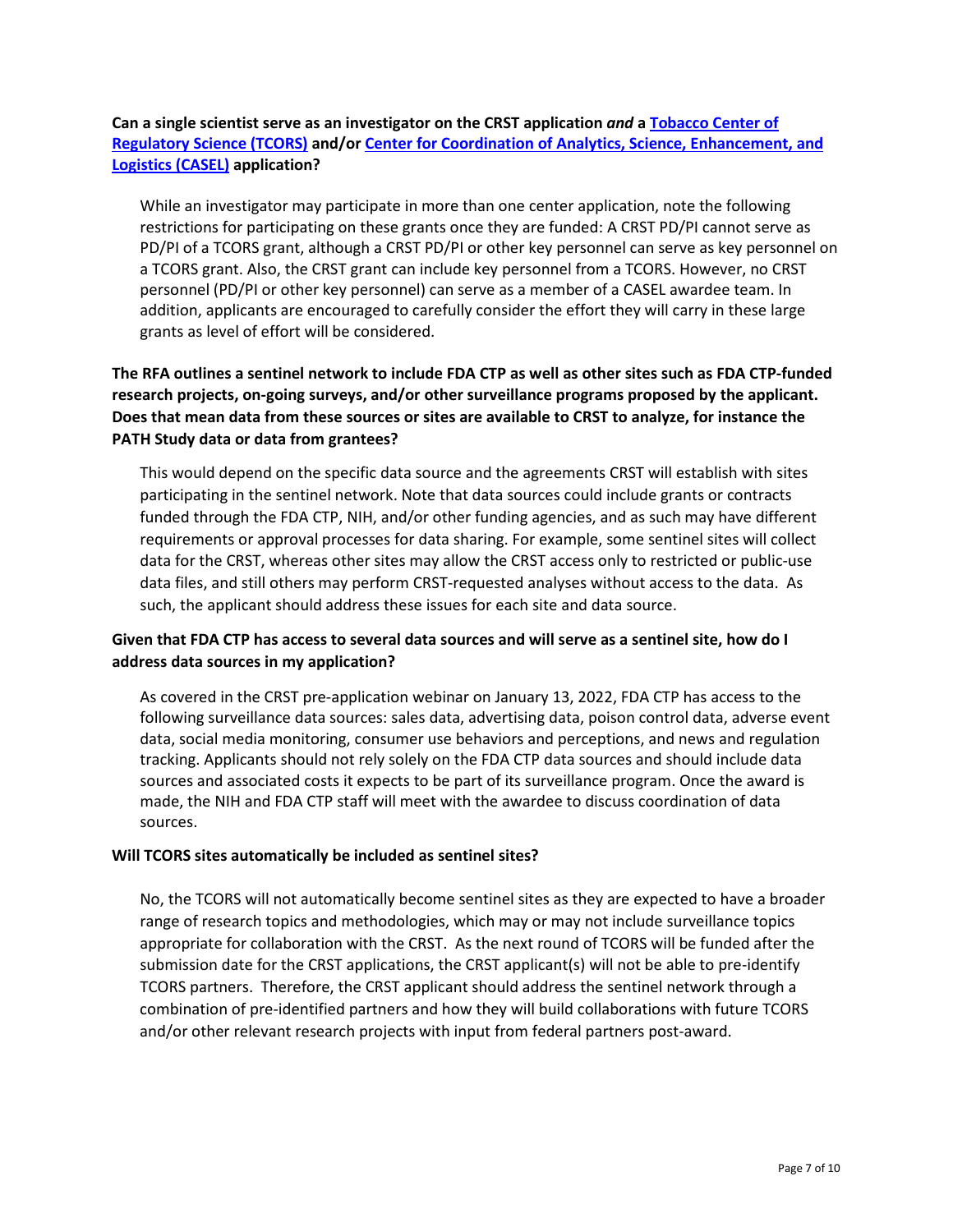## **Budget**

#### **What is the budget cap? Will applications that exceed the budget cap be considered?**

The budget cap is \$2.8 million total costs for the first year of the grant, and \$3.8 million total costs per year for subsequent years (up to five years). Year 1 funding is capped at \$2.8 million total cost to account for lead time needed for project start-up. Budget needs, reflecting actual needs of the proposed project and future year funds after Year 1, will depend on the availability of funds. Proposed budgets *cannot* exceed the budget cap, and applications exceeding the budget cap risk being returned as non-responsive.

#### **Should salary increases due to escalation or inflation be included in the application's budget?**

No, escalation or inflation costs should not be included in the application. Only costs required by the work needed for the study should be included. Changes in cost due to level of effort changes and fluctuations associated with the science performed will be honored. Applicants should request what is needed to complete the work proposed. Grants management will make any necessary modifications according to current funding guidelines if the application is selected for award. Specific questions regarding an application's budget should be directed to the appropriate grants management contact listed in **Section VII of the RFA**.

## **Should the application budget for invited and potential future sentinel site partners, for instance for investigators time in meetings or to conduct requested analyses?**

Yes, the CRST should budget for all aspects of sentinel site collaboration with CRST., For example, sentinel site investigators' time for participation in meetings, analysis of data, or access to resources that would not be already included in the partners' organizational resources.

## **Post-Award Management and Reporting**

### **Which NIH Institute/Center (IC) will manage my award?**

The CRST grant will be assigned to the National Cancer Institute (NCI).

#### **Are the reporting requirements for these awards the same as other NIH grants?**

No. A Mid-Period Progress Report (MPPR) will be due every 6 months following the project start date, in addition to the annual progress report and all grant close-out reports required by the NIH.

#### **Are policies and procedures different for these awards?**

Yes. This includes exclusion from the [Streamlined Noncompeting Award Process \(SNAP\),](https://grants.nih.gov/grants/guide/notice-files/not95-253.html) which means that all carryover rDequests require prior approval from both the NIH and the FDA CTP. These special requirements will be listed as special terms of the award on the grantee's Notice of Award letter.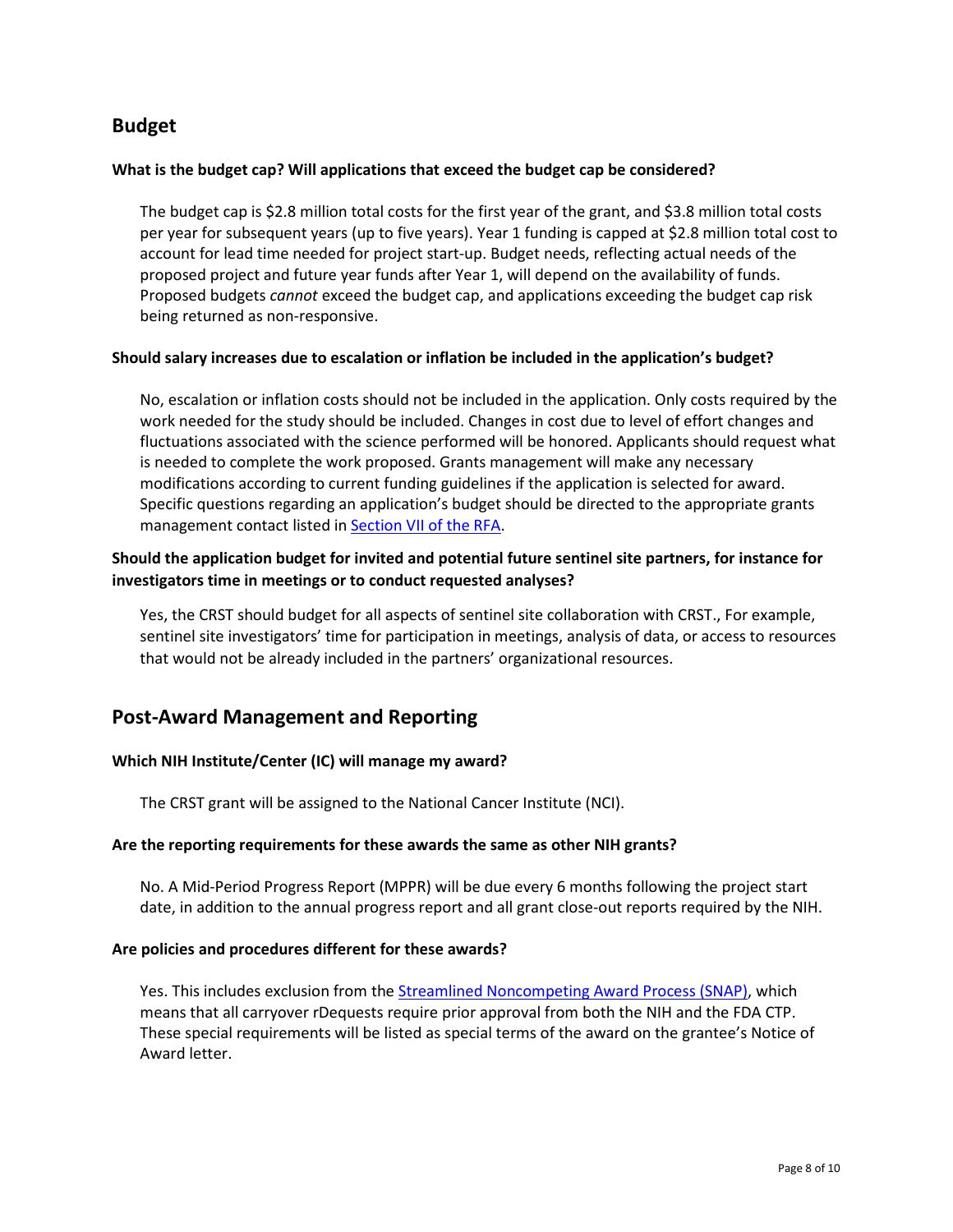## **Would the CRST have final scientific say on the work, with input from NIH/FDA, or would NIH/FDA have final say (e.g., publications)?**

The CRST is awarded as an NIH grant, and as such the Institution/PI is ultimately responsible for the work. That said, the grant funding mechanism is a cooperative agreement, and as such there will be substantial involvement from federal partners. Within the RFA it is further clarified that "Under the cooperative agreement, the NIH purpose is to support and stimulate the recipients' activities by involvement in and otherwise working jointly with the award recipients in a partnership role; it is not to assume direction, prime responsibility, or a dominant role in the activities."

## **Research Resources**

#### **What is the PhenX Toolkit, and why does the RFA encourage its use?**

The [PhenX Toolkit](http://www.phenxtoolkit.org/) is a web-based catalog of freely-available standard measures easily incorporated into research studies. The measures span many scientific domains and include Specialty Collections [in Tobacco Regulatory Research](https://www.phenxtoolkit.org/collections/view/3) (TRR). As noted in [NOT-OD-17-034,](https://grants.nih.gov/grants/guide/notice-files/NOT-OD-17-034.html) the TRR Collections provide a common set of recommended measures that, when incorporated across studies, will facilitate data sharing, comparing, and integration, as well as replication and validation of findings. The measures included in the PhenX Toolkit were identified by working groups of experts within each of the scientific domains, followed by outreach to the relevant scientific communities to establish a consensus for the prioritized, recommended measures. PhenX measures are typically wellestablished, broadly validated, and low-burden to the participant and investigator. The TRR Collections include standard measures like the Fagerstrom Test for Nicotine Dependence and questions found in large and/or nationally representative surveys like the Population Assessment of Tobacco and Health (PATH) Study and the National Youth Tobacco Survey (NYTS). For more information about the TRR Collections in the PhenX Toolkit, see the [PhenX website.](https://www.phenxtoolkit.org/collections/trr)

## **Additional Resources**

**NIH Guide FOA:** Center for Rapid Surveillance of Tobacco (CRST) to Assess Changes in Use Behaviors, Product Marketing, and the Marketplace (U01 Clinical Trial Not Allowed) <https://grants.nih.gov/grants/guide/rfa-files/RFA-OD-22-002.html>

**NIH-FDA Tobacco Regulatory Science Program website:** <http://prevention.nih.gov/tobacco/> Includes [FAQs](https://prevention.nih.gov/sites/default/files/2021-05/GeneralResponsiveness-FAQs_508.pdf) regarding responsiveness to FDA's CTP Regulatory Authority

**FDA CTP Regulated Products Guidance and Regulations:** The [CTP website](https://www.fda.gov/tobacco-products) includes information about a variety of topics, including information on the [products, guidance, and regulations.](https://www.fda.gov/tobacco-products/products-guidance-regulations)

#### **Where can the applicant find additional inforSmation regarding application submission?**

The NIH provides multiple resources for applicants with submission questions. Below is a list of resources, depending on the type of question being asked: